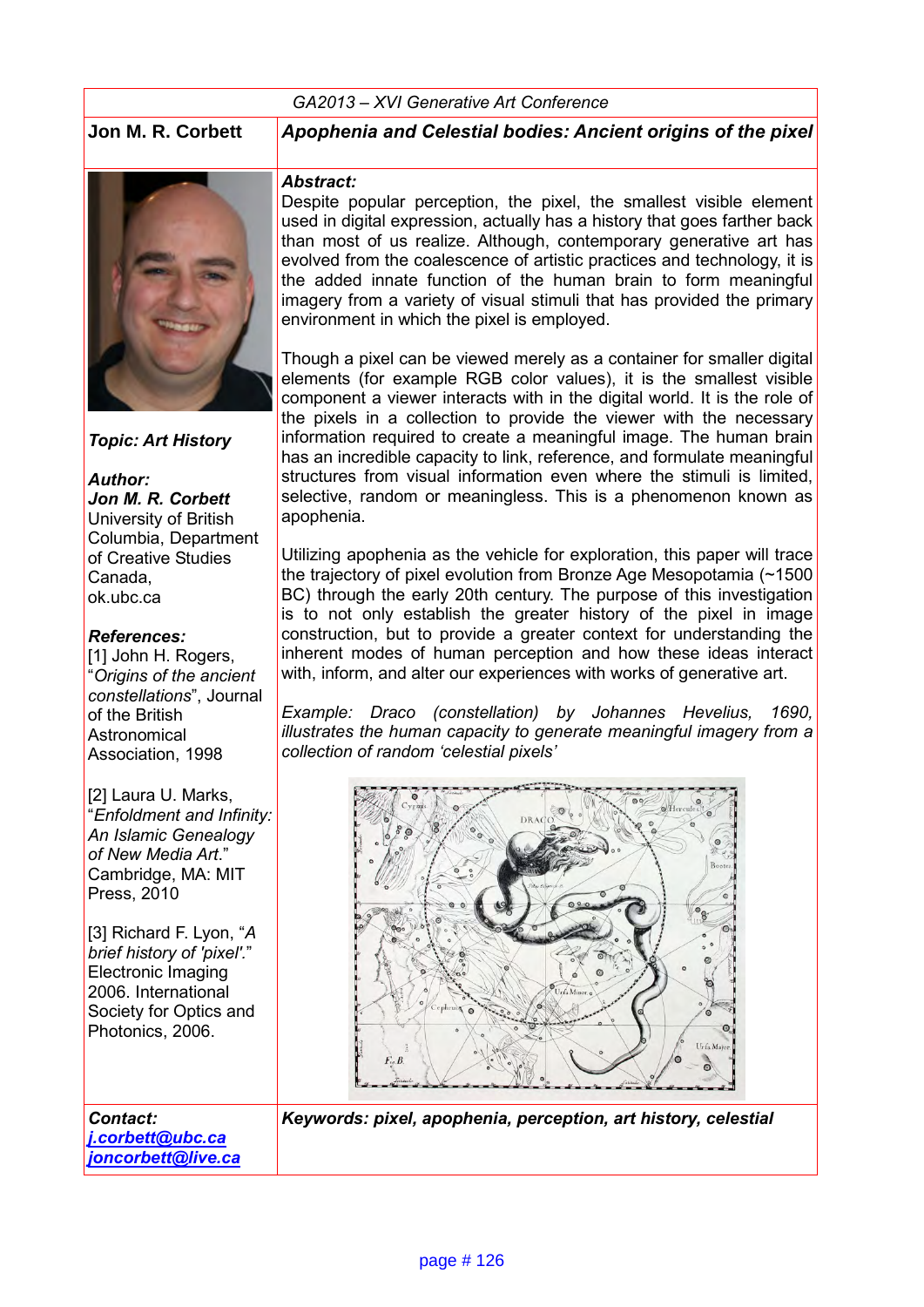# **Pixels from Heaven: Apophenia and the Ancient History of the Pixel**

#### **Jon M. R. Corbett, BFA**

*Department of Creative Studies University of British Columbia, Canada email: [joncorbett@live.ca](mailto:joncorbett@live.ca)*

### **Abstract**

Despite popular perception, the pixel, the smallest visible element used in digital expression, has a history that goes farther back than most of us realize. While contemporary generative art has evolved from the coalescence of artistic practices and technology, it is the human brain's ability to create comprehensible imagery from a variety of visual stimuli that provides the primary environment in which the pixel is employed.

Although a pixel can be considered simply as a container for smaller digital elements, it is the smallest visible component a viewer interacts with in the digital world. The role of pixels in a collection is to provide a viewer with the necessary information required to create a meaningful image. The human brain has an incredible capacity to link, reference, and formulate coherent structures from visual information even in cases where the stimuli are limited, selective, random or meaningless. This phenomenon is known as apophenia.

Utilizing apophenia as the vehicle for exploration, this paper will trace the trajectory of pixel evolution from Bronze Age Mesopotamia ( $\sim$ 1500 BCE) through the early 20<sup>th</sup> century. The purpose behind this investigation is to not only establish the greater history of the pixel in image construction, but also to provide a greater context for understanding the inherent modes of perception and how these ideas interact with, inform, and alter our experiences with works of generative art.

### **Introduction**

Over the past four thousand years, the imagery found and generated within mediums as varied as the heavens, paintings, television and computers all share a common component – the pixel. It is the minutest and simplest element in any image. The definition of pixel or picture element varies in interpretation based on the context of the media or apparatus used, but in all contexts it is the smallest controllable visual component in a given display space. As such, it has played an extraordinary role in the advancement of image representation, information transmission, color theory, and even the development of a unique pixel aesthetic in the digital art world and traditional art practice.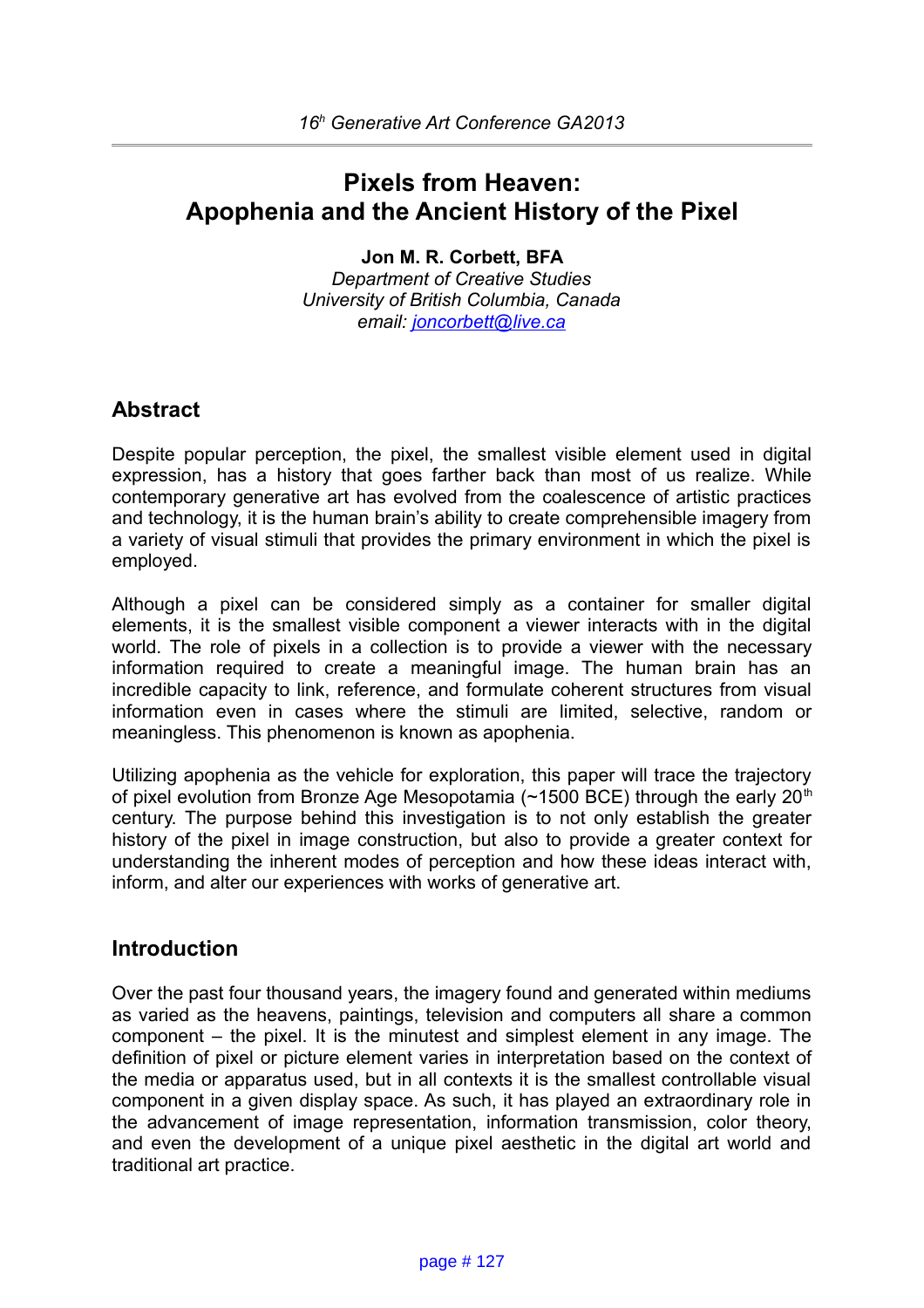In this paper I will discuss how the modern pixel and its related aesthetical characteristics were founded in ancient celestial apophenia, and further, how the role and use of the pixel has evolved through both traditional and technological art forms. Additionally, I will provide a short historical survey of artwork illustrating the evolution of the pixel-aesthetic, and how this foundation is being utilized in modern generative art practices. Finally, I will explore the future of the pixel as an essential artistic tool in the digital arena of visual art production.

## **Ancient History of the Pixel**

### **Mesopotamia (~1500 BCE)**

Given that nearly every image is merely a composition of points, lines, and planes [1], the pixel theoretically is evident in nearly all forms of visual art. The key characteristics of the pixel are: one, that we usually observe it as an illuminated point, and two, that a series of pixels are required for the formation of an identifiable image. Similarly, these two characteristics are present in the celestial identification of the constellations. Understanding that stellar constellations are illuminated points forming meaningful images on a night sky is an important step in relating how images are formed within our minds, and how we use these points to transmit information. One of the fundamental roles of a pixel beyond its contribution to an image's make-up is its ability to relay information. Whether it is the red, green, and blue values in our digital displays or the location of the North Pole, the pixel serves several functions. Sky-maps used in ancient Mesopotamia and the Mediterranean around 3200 BCE were mnemonics primarily used for time and calendar keeping, navigation, and farming [2]. Despite this, it was the physical documentation of the first zodiac constellations in Mesopotamia around 1500 BCE where the first pixels received life in recorded form; these images were the most likely source for the Greek classical constellation maps of the sky found around the  $5<sup>th</sup>$  century BCE [3].

### **Greece and Rome (~500 BCE to ~200 CE)**



*Figure 1. Aion, god of time with Zodiac (detail). Central part of a great floor mosaic from a Roman villa. ca. 200–250 CE.*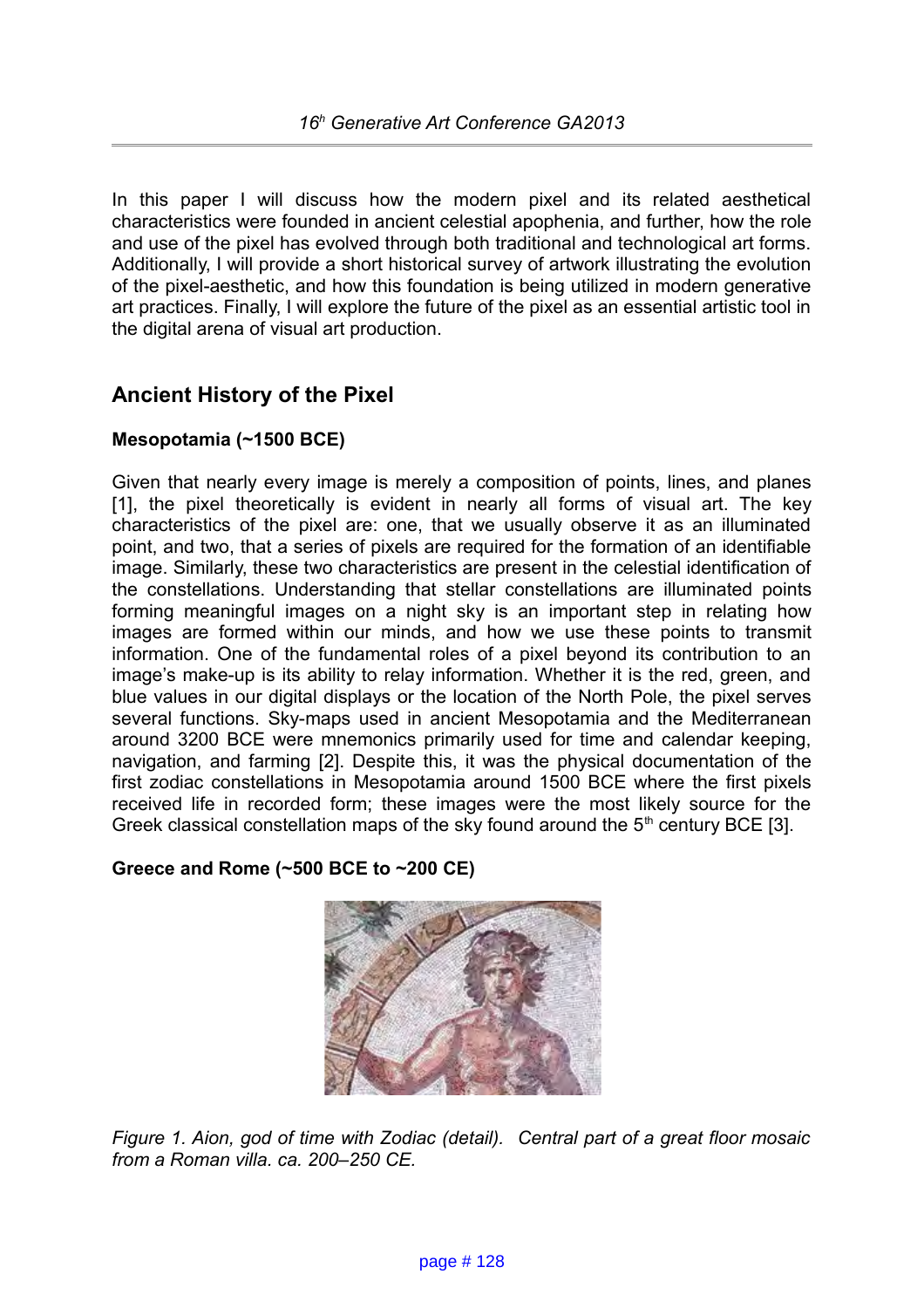As constellations developed and sky-maps became more uniform, the Greeks developed a more formal set of 48 constellations from the various traditions, including images of the zodiac [4]. However, images of the zodiac were not restricted to the sky, artistic development during this period found their way into mosaics. The mosaic is a large image composed of smaller particles, whether they are pebbles or colored glass, and mosaic tradition is one of the earliest examples of pixelated art (Figure 1). Ancient mosaics were not typically rigidly aligned, nor were they structured in the gridded formation of our modern digital displays, but they did provide the creative foundation that the digital mosaic of the  $20<sup>th</sup>$  century would eventually build upon.

### **Iran (1000 CE)**

In terms of pixel-related characteristics, the next evolution of the pixel/point occurs in the  $9<sup>th</sup>$  century CE when the concepts of atomism found in Islamic art and architecture coincided with our modern application of the pixel. Whether the elaborate construction of *muaqarnas* domes or the Islamic calligraphy built on the standardized element of an individual square or rhomboid, media theorist and artist Laura Marks establishes that these characteristics form "a strong parallel in computer-based media that makes it impossible to know the relationship between pixel-based image and underlying software" [5]. This theoretical framework is also evident in Kandinsky's distinction of the line as merely a collection of connected points [1], yet another reflection of how constellations are representative of spatially distributed pixels in the sky connected through the apophenic capabilities of the human mind.

### **Modern History of the Pixel**

#### **Traditional Art Media**

There is a paradox that exists in the visual arts when discussing the pixel as an artistic component of art production; it is a paradox born of synchronicity. The pixel in the modern sense is a digital element, used far more often in technology than in the traditional art world. However, the evolutionary trajectory of the electronic pixel coincides with the development of divisionism (also referred to as *chromoluminarism*) in painting. Because these two mediums evolved relatively independently up until the 1960s, I believe it is more practical to investigate them individually.

From an art world perspective, the origins of the modern pixel aesthetic emerged with Georges Seurat and Paul Signac in the 1870s. Their creation of pointillism is heavily reliant upon the concept of divisionism – a style of painting that relies on the optical mixing of separated individual dots or patches of color [6-7]. The breaking apart of the picture into individual components was a vital step not only in the theory of color and optics, but was instrumental in the development of abstraction and a rethinking of what composes a picture. Divisionism, therefore, was at the forefront of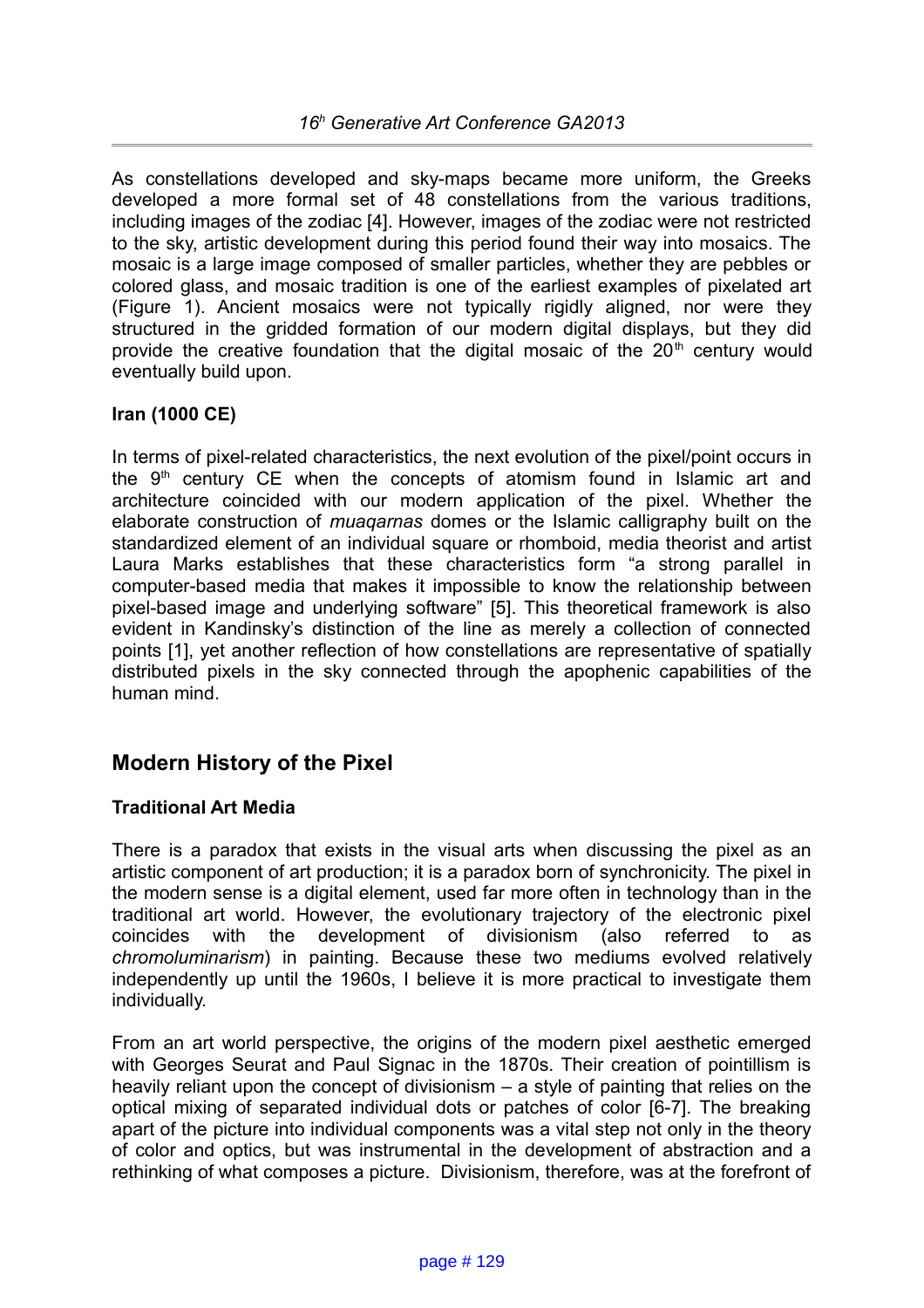### *16<sup>h</sup> Generative Art Conference GA2013*

a deconstructionist movement in the art world that included other art forms like cubism, fauvism, and Dadaism. In addition to this separation of an image's components, the use of systematic and mechanical instruments also came into popular use with artists. One of the most common tools early artists utilized was the grid, not just as a guide but as a formal construction element and critical visual component. An early example of imagery produced with a grid and separated color or tonal elements can be found in the work of Jean Arp and Sophie Taeuber. For example, "*Duo Collage*" (Figure 2), despite being Dadaist in its construction, is inseparable from the "historical context of mechanization that […] gave rise to [its] creation" [8]. In this way, the grid further pushed art imagery towards a foundation that is shared with digital media. Over the past hundred years artists have been exploring the grid and solid color segregation in numerous ways, one of the best examples of this early form of the pixel aesthetic can be found in the work of Ellsworth Kelly.

The deconstruction/construction and abstraction of color and the diagrammatic has become a very prominent feature in modern art – from early artists like Piet Mondrian to contemporary artists like Chuck Close. The use of the gridded element frame or cell is as firmly rooted in contemporary artistic practice as it is in the current digital world. Perhaps one of the earliest artists to create artwork that utilized both the grid and solid color blocks is Ellsworth Kelly. In Figure 3, Kelly's arrangement of random color swatches is so visually related to 8-bit computer graphics that it is hard to believe this work was created close to 40 years before computer graphics were utilized in an artistic manner. It is the deconstruction and abstraction of traditional artistic elements and the greater use of mechanical tools and systemic approaches to art creation that has allowed artists to develop a unique aesthetic that is now further enhanced by the digital world. In fact, it is this diagrammatic abstraction that Buchloh describes as being…

*"the one variety […] that explicitly recognizes externally pre-existing systems of spatio-temporal quantification or schemata of statistical data collection as the necessary and primary matrices determining a pictorial/compositional order […] And while the diagrammatic would most likely operate in tandem with these other matrices, it would be sufficiently differentiated to be recognizable as a distinct episteme within the highly differentiated gamut of non-representational painting."* [9]

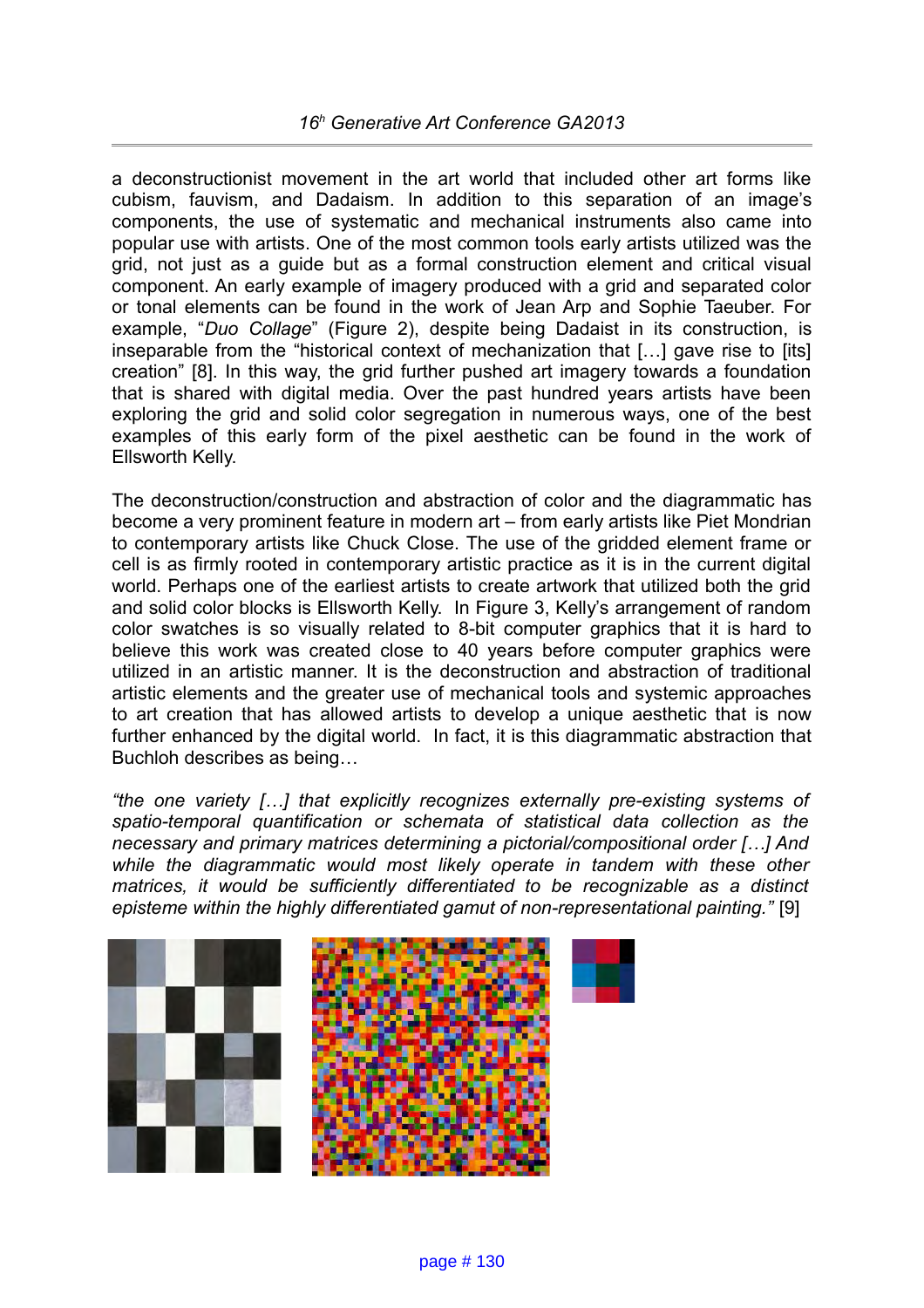*Figure 2. Figure 3. Figure 4.*

*Figure 2. Jean Arp and Sophie Taeuber. Duo Collage. 1918. Figure 3. Ellsworth Kelly. Spectrum Colors Arranged by Chance III. 1951. Figure 4. Gerhard Richter. 4900 Colors: Version V, Plate 9 of 10. 2007, Fondation Louis-Vuitton pour la création, Paris.*

With respect to Gerhard Richter's "4900 Colours" (Figure 4), Buchloh's discussion exemplifies what makes Richter's presentation different from Kelly's. At the same time his observation can easily be extended to digital art and more specifically the pixel-aesthetic. Richter's "4900 Colours" are panels of isolated color blocks that appear to be random, but his color arrangement is actually determined by computer prior to being rendered in enamel and plastic. This work could have easily been produced digitally, as the final visual exhibition is very demonstrative of the pixelized world common to low resolution digital imagery. Richter's use of the computer as a tool to assist the random assignment of each color's location makes this work rather ironic when considering that the end result is not just facilitated by a computer, but is itself visually representative of the digital world. From Arp to Richter this short survey of how the pixel aesthetic has evolved in modern art is only a small selection of a much larger history of artists (including Joseph Albers, Agnes Martin, Piet Mondrian, and Frank Stella – see figure 5) who explored the distinctive realm of the diagrammatic that gave rise to an aesthetic that bridges traditional art with our new technological age. This is an important aspect in understanding the role that traditional art plays in this new aesthetic and is essential knowledge to consider as we look at the evolution of the digital pixel and the way these two seemingly separate disciplines have amalgamated into one unique aesthetic movement.



*Figure 5. a – Josef Albers. Gitterbild (Lattice Picture, Also Known as Grid Mounted). 1921, Tim Nighswander/Art Resource, NY; b – Agnes Martin. Wood I. 1963, Gift of Sally and Wynn Kramarsky, The Museum of Modern Art, New York;* 

*c – Piet Mondrian. Broadway Boogie Woogie. 1943, The Museum of Modern Art, New York; d – Frank Stella. Double Gray Scramble. 1973. Gemini G.E.L., Los Angeles, Museum of Modern Art, NY.*

#### **Digital Art Media**

Although the term 'pixel' has only been a part of our modern lexicon since the 1960s [10], its conceptual origin coincides with Seurat's development of pointillism. The "*bildpunkte—*literally picture points" [10], was used by German photographer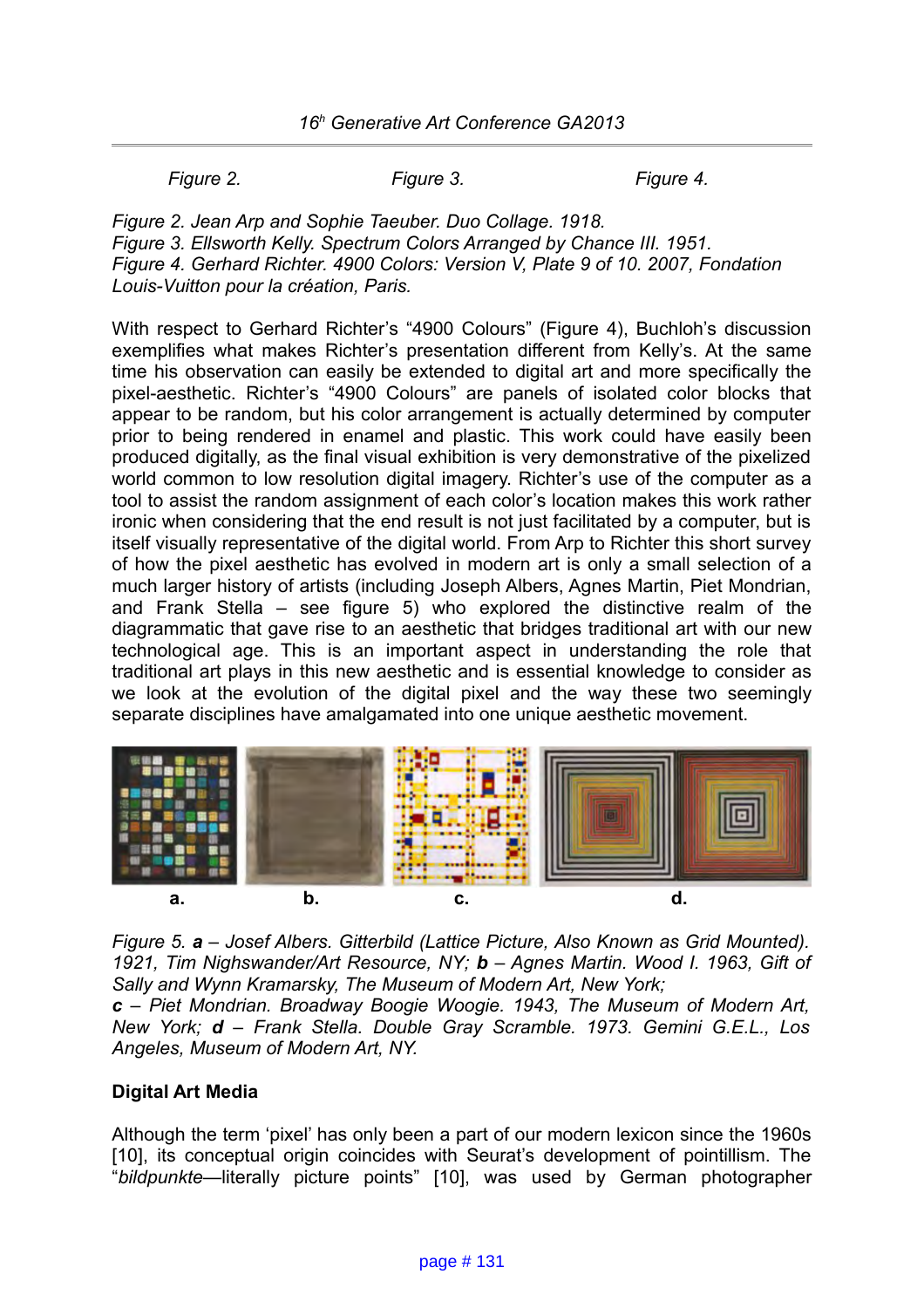Hermann Vogel in the 1870s, and was first described in print in Paul Napkow's German patent for the "*Elektrisches Teleskop1*", the first electromechanical television, in 1884 [11]. Even though these two conceptual frameworks would not come together until several decades later, I believe it is important to note that the modern pixel was actually developed synchronously with pointillism/divisionism and abstraction and is not an invention of the modern computer age. The continued deconstruction and abstraction of the picture in the visual arts early in the  $20<sup>th</sup>$ century was a crucial step to the future marriage of the *dot* as an artistic device in digital media. Digital art as we know it today is actually the result of over a hundred years of creative exploration and innovation in both the art world and technology. It is worth noting that the introduction of divisionism thrust the painted *pixel* into existence through deconstruction whereas *bildpunkte* is a component required for the construction of an image in a new electronic medium. The pixel is typically considered to be "the smallest single component of a digital image," but it's true definition is very much subject to the context in which it is used. Although "aesthetic theories suitable […] for computer art [were] still in their infancy" [12] in the 1970s, without the development of these theories the use of the pixel as an artistic device

would not have evolved into a core component of the contemporary visual aesthetic now intrinsic to digital and new media art. The modern pixel aesthetic in precomputer art is composed of three unique properties that are shared by its modern digital sibling. Those properties are founded in the science and mathematics of optics (including color and perception), geometry, and the mechanization of art making processes. But in order for the age of computers to be brought into the realm of art making there must be an accepted legitimacy by the art world. The birth and evolution of most art movements are typically not experienced in real-time. That is to say, in order for a new art movement to become instituted within a culture it requires time for it to be reviewed, studied, and critiqued before it can be embraced or legitimized. I assert that the pixel aesthetic in art practice has incubated sufficiently to be recognized as a legitimate artistic movement in its own right. Baumann observes that success in the art world generally relies on three factors: a change in cultural opportunity space, the institutionalization of resources and practices, and a legitimating ideology [13].

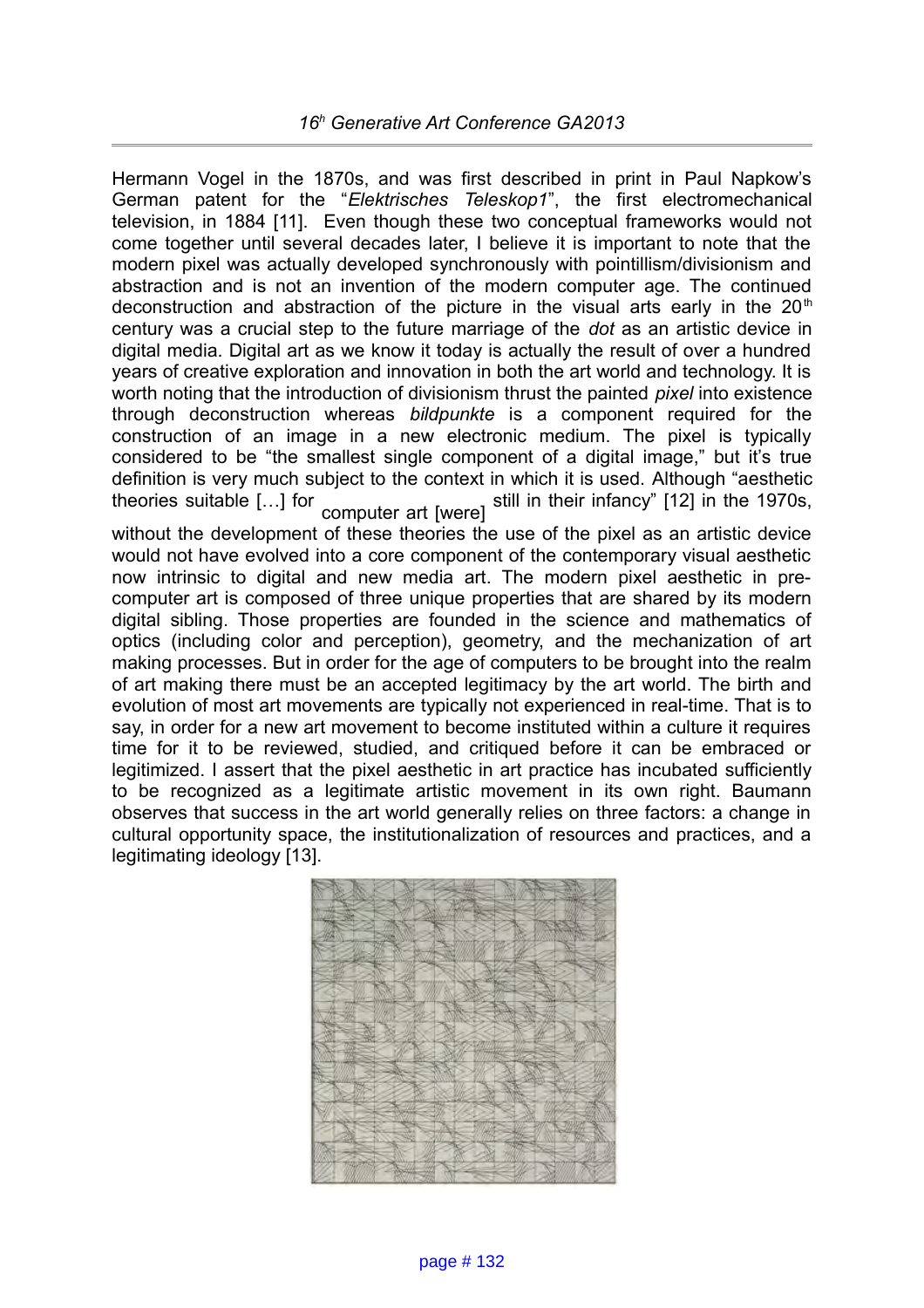*Figure 6. Vera Molnár. Untitled. 1969, Musée National D'Art Moderne Centre Georges Pompidou, Paris.*

Hindrances to creative research must be overcome and a space free from the socialpsychological connotations associated to conventional aesthetics [14] would be required in order for a new environment of digital art to get a foothold. The rapid development of early computing technologies proved to be an ideal opportunity space, while artists and computer scientists alike provided the experimentation that laid the groundwork for the institutionalization and ideology of this new aesthetic. Dietrich also goes on to say that it is the computer's non-humanness that can free art from the influences of the current art community, but unfortunately, the "art critics who pointed out the cool and mechanical look of the first results of computer art did not grasp the implications of this concept" [14]. One of the earliest pioneers of digital computer art was Vera Molnár (figure 6). Her computer-generated works in the late 1960s had produced forms that had previously not been observed in nature or in art institutions up to that time [14]. Much like Kelly and Richter, Molnár's early computer works make use of an aleatory approach to image placement, which contains the diagrammatic language at the heart of the pixel aesthetic and gives her work a similarly mechanized attractiveness to that of the early abstractionists. As the 1960s ushered in a new age of technology, there was a creation of many new arenas for artists to explore, still primarily based in electro-mechanical and analog based systems. It was the ability of the computer to replicate and perform routine programmable functions that was significant in the advancement of the computer as a viable artistic tool. As computer technology moved to digital based frameworks, the role of graphics and visual output truly came to the forefront and defined what the pixel aesthetic is today.

### **Survey of apophenia and the modern pixel in generative art**

Now that a historical foundation is established, we can begin to explore how these seemingly separate histories, media, and formats have amalgamated to bring forth a unique and appealing visual language. Before I discuss the pixel's significance within generative art it is necessary to establish the criteria that make this particular aesthetic different from the multitude of practices that digital art is comprised of. Digital art has taken on many forms over the years. There are numerous subtypes of digital art; some examples include digital painting, photo manipulation, and music visualization. Generative art, one of these subtypes, is itself an umbrella for numerous sub-forms, and the use of apophenia/pareidolia and the visual experience of pixel data is inextricably tied to one-another. When we talk about pixels and pixel aesthetics we generally leap immediately to raster-based imagery as opposed to vector-based imagery, allowing the visual representations to retain their blocky gridlike nature. Therefore, the use of smoothing and/or interpolation filters is often discouraged especially when scaling is introduced. Further, we can combine this particular characteristic of the pixel with the psychological phenomena of pareidolia, a form of apophenia often related to the observation of familiar, recognizable objects in disassociated contexts, especially facial features in things such as clouds or rock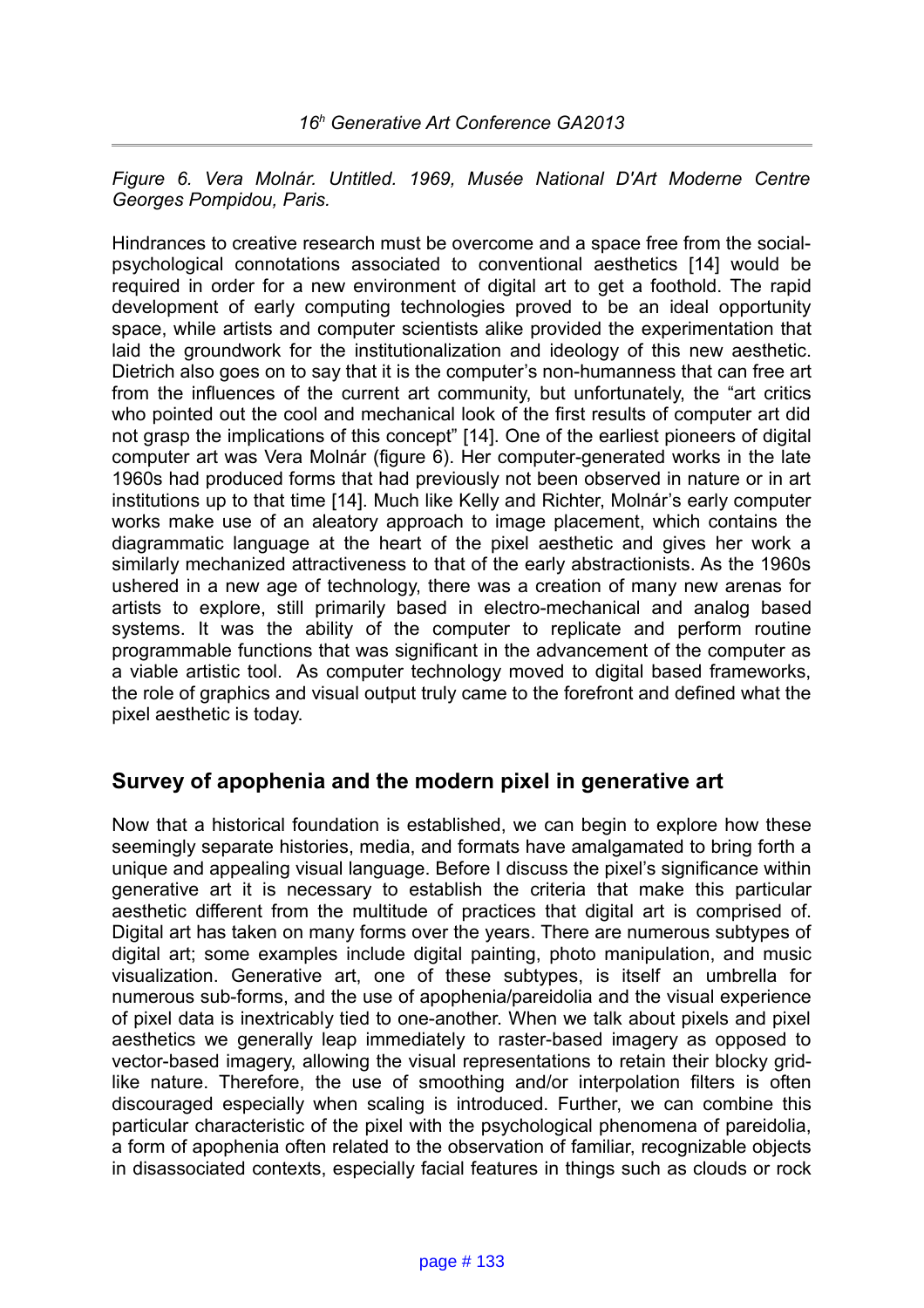formations. Using the pixel as the vehicle we are able to explore how generative art is affected by our human perceptions and the rudimentary formation of the digital image. One additional theory that is also applicable is Arthur Koestler's notion of the *holon* [15]*.* A holon is described as something that is both *a part* and simultaneously *a whole*. The pixel is one of these holonic components, that is itself a single unit composed of smaller parts (binary data or color related values) that can exist on its own while simultaneously being a member of a larger collection of pixels that form an image.

One of the earliest artworks that satisfy these criteria is found in Leon Harmon's scientific exploration of perception and visual information [16]. When Harmon's study of image perception is viewed in conjunction with psychological studies of how color and patterns impact visual imagery [17-19], we see exactly how Harmon's research works within the context of pareidolia (Figure 7). In a sense, Harmon's digital exploration of how little information is needed to make a recognizable image is very much related to the minimal information we require to generate images from our stars. As a result of this exploration, the division, abstraction, and minimalization of the image to its most important components has most likely made Harmon the father of the modern photographic/digital mosaic.

The photographic mosaic is an art form that was introduced into the mainstream art world in the mid-1990s, and was made popular by computer scientists like Adam Finkelstein. In 1994, Finkelstein and Sandy Farrier created a mosaic of John F. Kennedy (Figure 8) from image segments of Marilyn Monroe. Since this time, there have been numerous computer scientists and artists alike that have developed processes and algorithms that attempt to optimally suggest the best arrangement of a subset of images to create a photo-mosaic, including several computer applications made for consumers that have moved the practice from the lab and studio into the average computer user's home. What makes photo-mosaics especially pertinent to this survey is that each 'pixel' of the larger image is represented by an entirely separate image. In this regard, the holon is explicit and consideration of the individual components is as critical as viewing the entire constructed image. However, it is the prevalence of this style of pixel-selection artwork that has become so accessible to the general public that, to some extent, has diluted the underlying creative process through its automation. The popularity of digital image mosaics has provided the entire population the ability to create incredible imagery with little to no artistic or technological background. However, without this particular mode of pixel-oriented construction I do not believe that the pixel would have continued to flourish and remain intrinsic to digital expression as it has. Photo-mosaics can be considered semi-generative (or pseudo-generative) in the sense that a finite subset of random image 'pieces' can be combined in a multitude of arrangements to produce many different images. If one were to create a mosaic image of randomly assigned smaller images then at some point recognizable images will inevitably become discernible.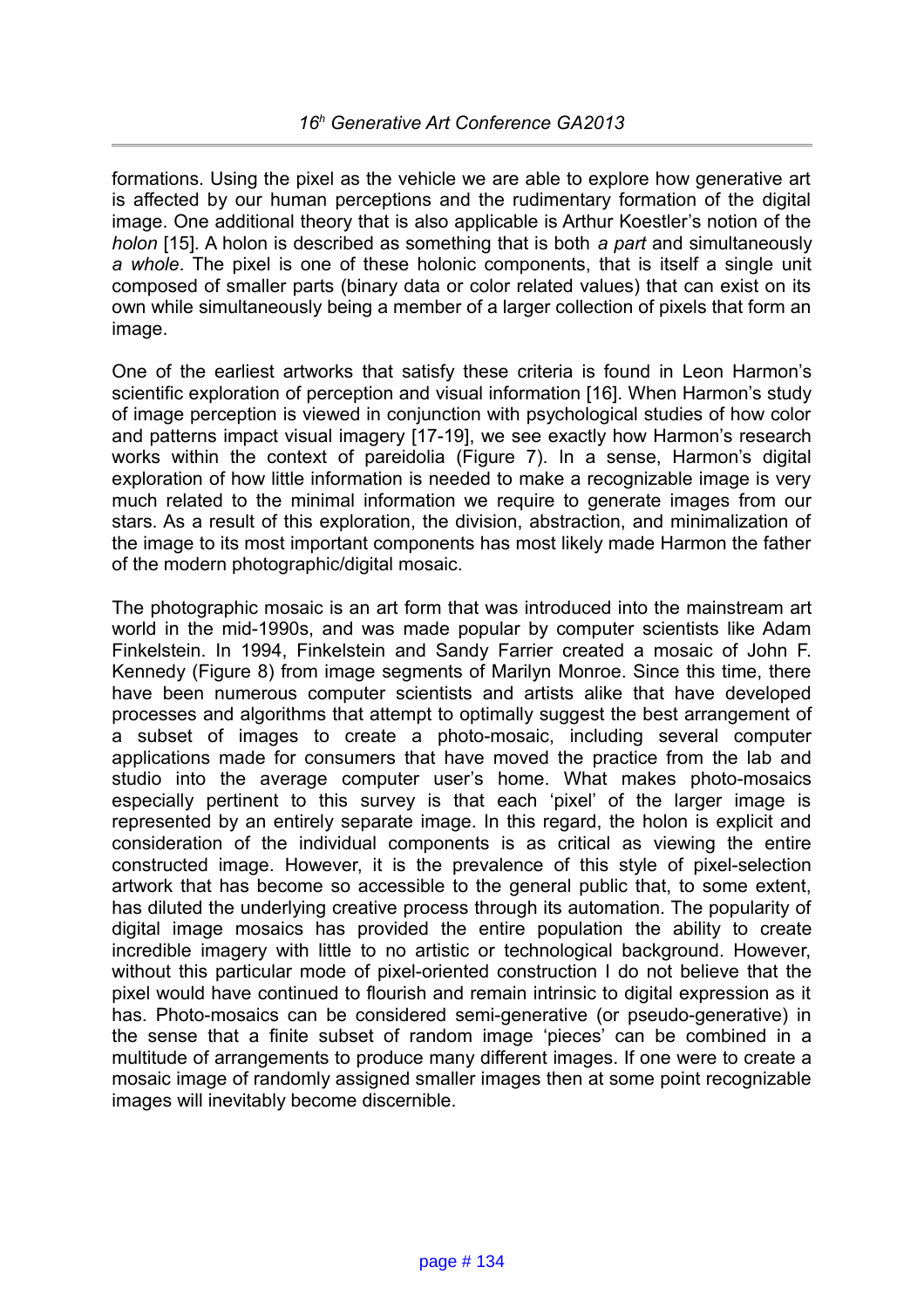



*American, New York, NY.* 

*Figure 7. Leon Harmon* Figure 8. Adam Finkelstein and Sandy Farrier *Mona Lisa, 1973. Scientific Jfk-Mm. 1994. Xerox PARC Algorithmic*<br>American, New York, NY. Art Show, Palo Alto, CA

The idea that random objects can eventually construct meaningful images is exactly what Phil McCarthy's *Pareidoloop* does. *Pareidoloop* is a generative art application that combines genetic programming techniques with facial recognition software to randomly layer countless polygons upon one another until an identifiable face is generated (Figure 9). These portraits are fictional characters from the digital world, yet they are sometimes identifiable as individuals from our own reality. This is an intriguing concept that not only have we managed to create a face from random data, but an identifiable personality as well. As McCarthy points out, it is interesting how many of these portraits resemble old photographs of Einstein [20].

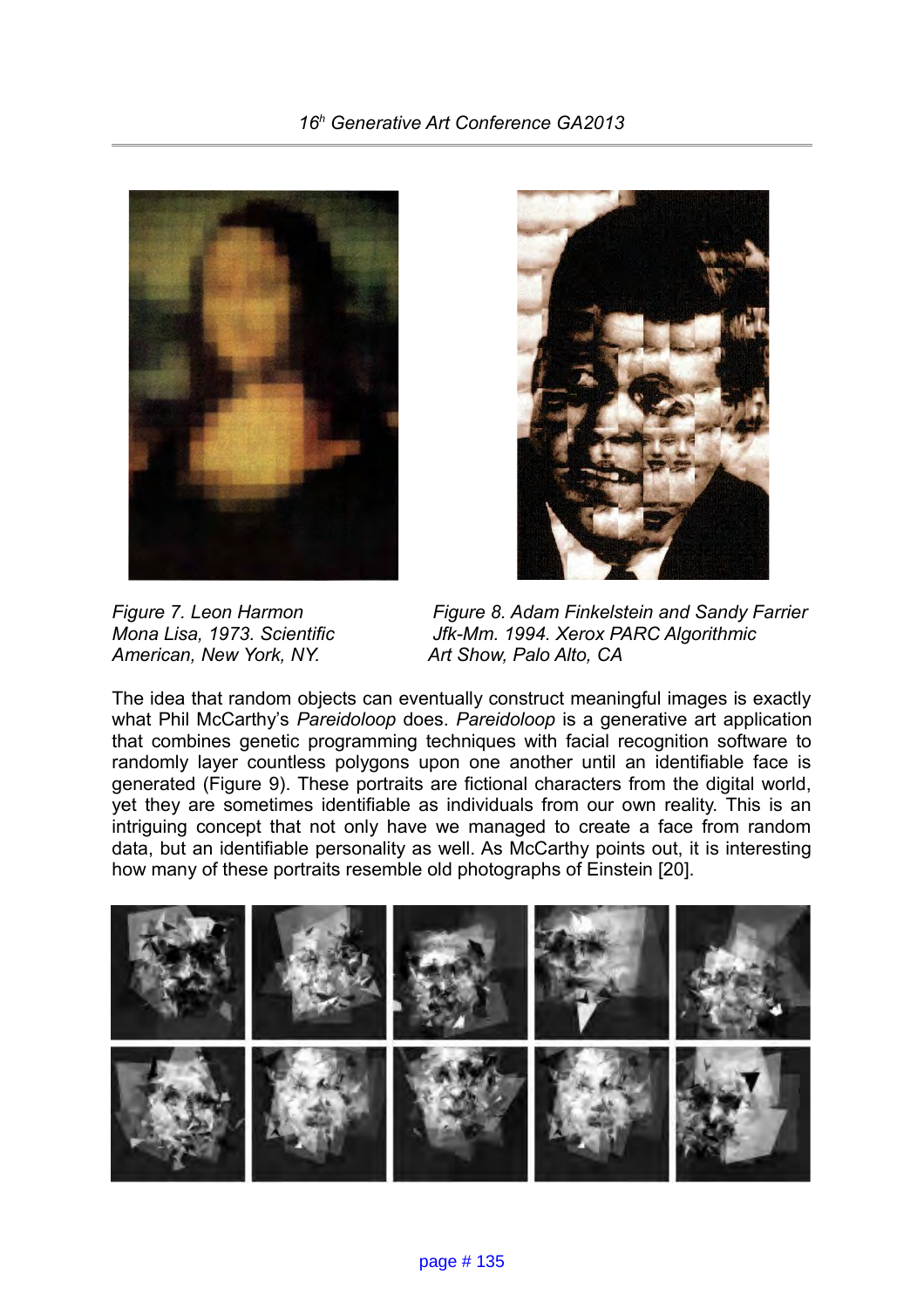*Figure 9. Phil McCarthy. Pareidoloop (portraits generated by Jon Corbett). October 12, 2013.*

Our pareidolic tendency towards the heavens is ever evident today. Returning my focus back to our cosmos, I would like to draw attention to the modern convention of naming our celestial bodies, for example "Crab Nebula", "Fireworks Galaxy", and "The Witch's Broom Nebula". Their obvious inspirations from earthly objects leads to a theoretical exploration of celestial art generation. Artist Chris Keegan has produced pareidolic photo manipulations from deep space imagery taken by the Hubble Telescope. Keegan's images give us a glimpse of what our universe could generate (Figure 10), and by extension demonstrate an opportunity for possible exploration in a generative art context.

Conceptually, both McCarthy's and Keegan's explorations are a look at where this evolutionary process of the pixel has arrived at; further, it begs the question, *what is next?*

Perhaps the next step is to move our apophenic predisposition into a three dimensional space with spatially distributed pixels. Perhaps putting ourselves *within* the heavens is the next step, not only visually seeking imagery, but experiencing the imagery as environment. Immersion in a three-dimensional light sculpture (like Squidsoup's *Submergence* [21]) would be able to facilitate such an environment if the images produced through its apparatus were filled with floating fields of generated clouds.



*Figure 10. Chris Keegan. a – Butterfly. 2010; b – Black Body. 2010.*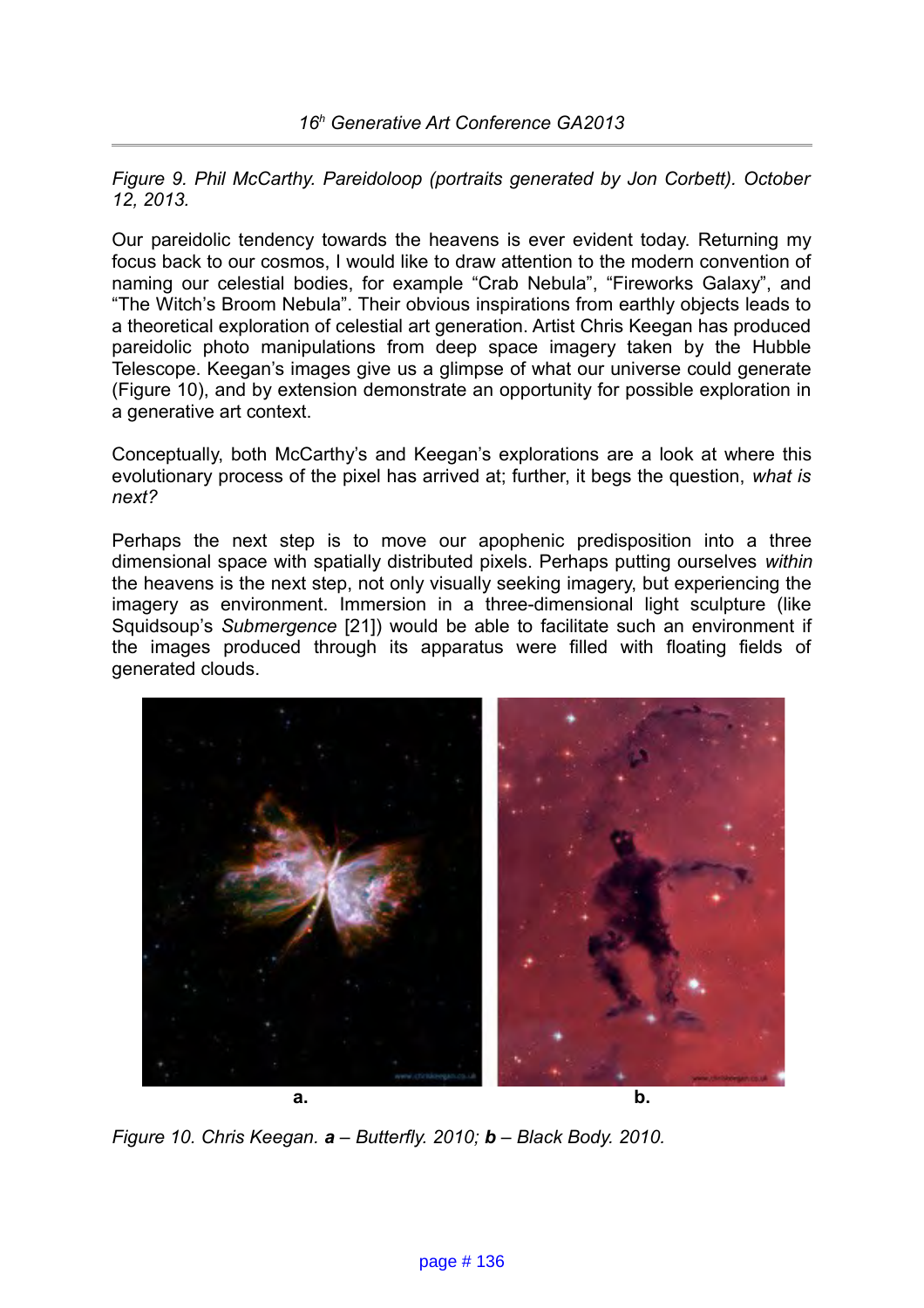## **Conclusion**

The combination of our apophenial nature and our compulsion to format imagery with blocks of information have recorded origins dating back thousands of years, from the star patterns used to navigate our planet, to the recognizable yet fictional characters found within the algorithms of modern computing. The role of pixel is crucial, whether we consider or are even aware of the historical context of its birth. The pixel, as the single most important element in a generative artist's toolbox, combined with the endless possibilities that perception affords, opens up an entire universe for future exploration.

## **References**

- [1] Kandinsky, Wassily. "Point and Line to Plane (1926)." *Kandinsky: Complete Writings on Art* (1947): 527–699.
- [2] Rogers, John H. "Origins of the Ancient Constellations: I. The Mesopotamian Traditions." *Journal of the British Astronomical Association* 108 (1998): 9–28.
- [3] Gurshtein, Alexander A. "The Origins of the Constellations." *American scientist* 85.3 (1997): 264–273.
- [4] Rogers, John H. "Origins of the Ancient Constellations: II. The Mediterranean Traditions." *Journal of the British Astronomical Association* 108 (1998): 79–89.
- [5] Marks, Laura U. *Enfoldment and Infinity: An Islamic Genealogy of New Media Art*. MIT Press Cambridge, MA, 2010. 189-218.
- [6] Greene, Vivien. *Divisionism, Neo-Impressionism: Arcadia & Anarchy*. Guggenheim Museum Publications, 2007.
- [7] Homer, William Innes. "Seurat and the Science of Painting." (1964).
- [8] Robertson, Eric. *Arp: Painter, Poet, Sculptor*. Yale University Press, 2006.
- [9] Buchloh, Benjamin H.D. "The Diagram and the Colour Chip: Gerhard Richter's 4900 Colours." *Gerhard Richter 4900 Colours: Version II*. Eds. Larner, Melissa, Rebecca Morrill and Sam Phillips. Ostfildern, DE: Hatje Cantz Verlag, 2008. 61-71.
- [10] Lyon, Richard F. "A Brief History Of'pixel'." *Electronic Imaging 2006*. International Society for Optics and Photonics, 2006. 606901–606901–15.
- [11] Nipkow, P. "German Patent No. 30105." *Published Jan* 15 (1884).
- [12] Franke, HW. "Computers and Visual Art." *Leonardo* (1971): 331-38.
- [13] Baumann, Shyon. "A General Theory of Artistic Legitimation: How Art Worlds Are like Social Movements." *Poetics* 35.1 (2007): 47–65.
- [14] Dietrich, Frank. "Visual Intelligence: The First Decade of Computer Art (1965- 1975)." *Leonardo* 19.2 (1986): 159-69.
- [15] Koestler, Arthur. "The Ghost in the Machine." (1968)
- [16] Harmon, Leon D. "The Recognition of Faces." *Scientific American* 1973: 70- 82.
- [17] Ishihara, Shinobu. *The Series of Plates Designed as Tests for Colour-Blindness*. Kanehara & Company, 1936
- [18] Gombrich, Ernst Hans. Art and Illusion: A Study in the Psychology of Pictorial *Representation*. Vol. 5: Phaidon London, 1977. Print.